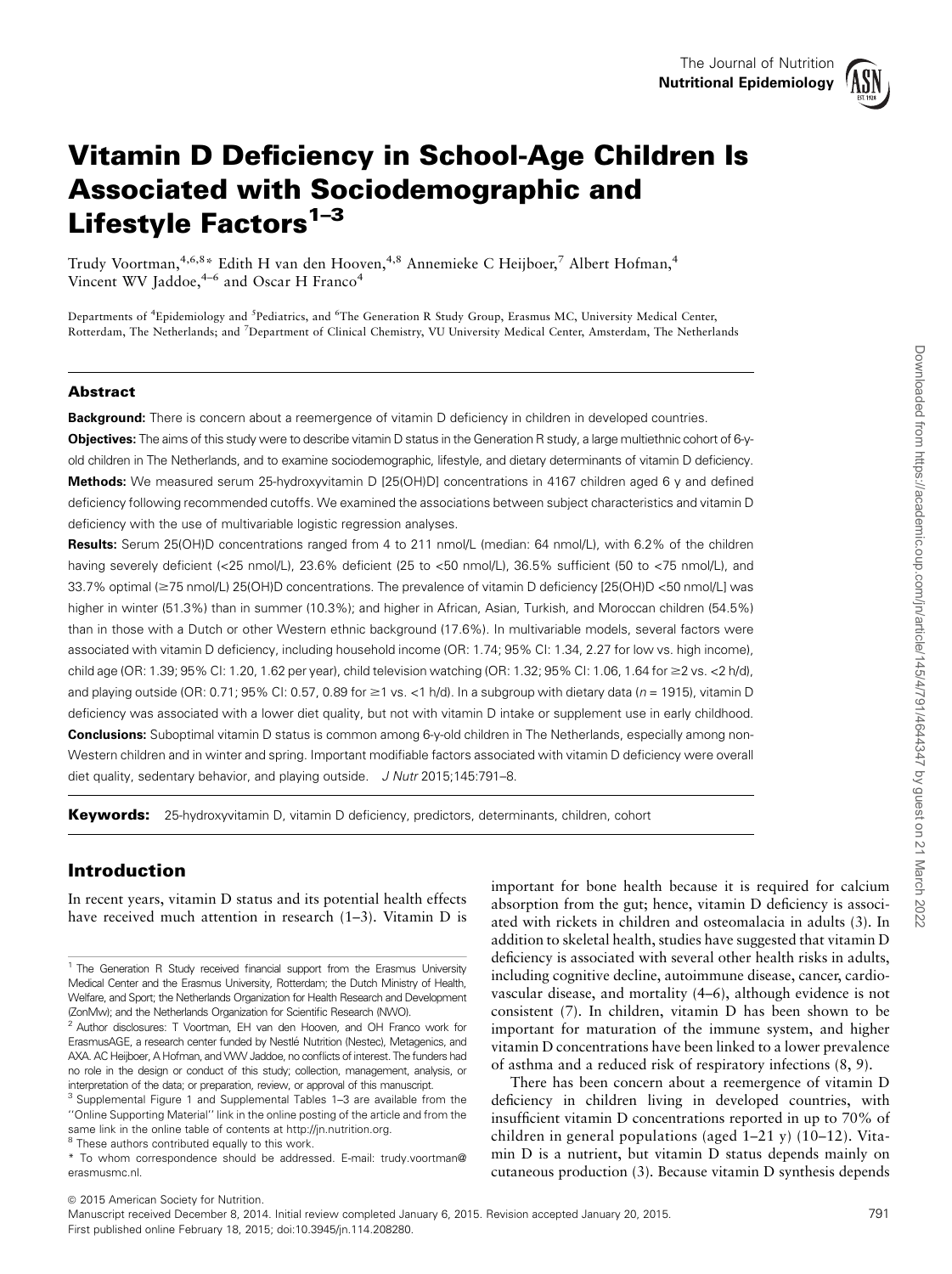on exposure to sunlight, changes in lifestyle such as spending much time indoors and using sun protection, are considered to be important causes of vitamin D insufficiency (1, 3). The increase in prevalence of vitamin D deficiency, in combination with the widespread report of the involvement of vitamin D in various health aspects, makes vitamin D status of important public health interest (2). To better identify children at high risk and to define strategies to improve vitamin D status, it is important to recognize sociodemographic and lifestyle determinants of vitamin D status. A number of previous studies have evaluated vitamin D status and its determinants in young children, but most of these had limited sample sizes (10, 13–15) and were performed in children with a Western ethnic background only, while immigrants may be at increased risk of vitamin D deficiency (16). Only 2 previous studies have examined determinants of vitamin D status in large groups of children (aged 1–17 and 1–21 y), but both studies had a cross-sectional design and measured a limited number of potential determinants (11, 12).

Therefore, our aims were to describe vitamin D status in a large multiethnic population of 6-y-old children born in Rotterdam, The Netherlands, to determine the prevalence of vitamin D deficiency, and to identify parental and child sociodemographic and lifestyle factors related to child vitamin D status. In a subgroup of children with dietary data, we also evaluated the associations between dietary characteristics in early childhood and subsequent vitamin D status at age 6 y.

### Methods

Design. This study was embedded in the Generation R Study, a population-based prospective cohort study from pregnancy onward in the city of Rotterdam (52° north latitude), The Netherlands (17). The study protocol was approved by the Medical Ethical Committee of Erasmus University Medical Center, Rotterdam, and all participants provided written consent. Mothers living in the study area with an expected delivery date between April 2002 and January 2006 were eligible. In total, 9778 mothers were enrolled in the study and gave birth to 9749 live-born children. At the age of 6 y, 8305 of these children were still participating in the study (17), of whom 6690 visited the research center. During this visit, we collected a blood sample in 4473 children who provided consent for venous puncture and we successfully assessed 25-hydroxyvitamin D [25(OH)D] concentrations for 4167 children. Further details on the population for analysis are provided in Supplemental Figure 1.

25(OH)D concentrations. At a median age of 6.0 y (95% range 5.6– 7.9), nonfasting blood samples were drawn by antecubital venipuncture and stored at  $-80^{\circ}$ C until analysis (18). Measurements of 25(OH)D were conducted at the Endocrine Laboratory of the VU University Medical Center, Amsterdam, as described before (19). Serum 25(OH)D was measured with the use of isotope dilution online solid phase extraction liquid chromatography-tandem mass spectrometry (19–21), a highly sensitive and specific method for the quantification of 25(OH)D (19–21) that is the recommended method for vitamin D assessment in epidemiologic studies (21). The limit of quantitation was 4.0 nmol/L; intra-assay CV was <6%, and interassay CV was <8% for concentrations between 25 and 180 nmol/L.

Optimal vitamin D concentrations for health remain a subject of debate (3). On the basis of recommendations and previous studies in pediatric populations, we defined the following categories: <25 nmol/L (<10  $\mu$ g/L), severely deficient; 25 to <50 nmol/L (10 to <20  $\mu$ g/L), deficient; 50 to <75 nmol/L (20 to <30  $\mu$ g/L), sufficient; and  $\geq$ 75 nmol/L  $(\geq 30 \text{ µg/L})$ , optimal  $(1, 11, 14, 15, 22-24)$ .

Parental characteristics. We identified potential determinants of vitamin D deficiency in children on the basis of previous literature (10–15). Information on parity and on maternal smoking, alcohol use,

and folic acid supplementation during pregnancy were obtained with questionnaires. Information on maternal age, marital status, education, parental employment, net household income, and smoking in the household was obtained from a questionnaire at the child's age of 6 y. Maternal height and weight were measured around the child's age of 6 y, and BMI (kilograms per meter squared) was calculated.

Infant characteristics. Information on the child's sex, birth weight, and gestational age at birth was available from medical records and hospital registries. Sex- and gestational age–specific SD scores for birth weight were calculated with Swedish reference data (25). Information on child ethnicity was obtained with a questionnaire and was defined based on country of birth of the parents (26). We categorized ethnicity into Dutch and other Western (European, American, and Oceanian); Turkish and Moroccan; African (Cape Verdean, other African, Surinamese-Creole, and Dutch Antillean); and Asian (Indonesian, other Asian, and Surinamese-Hindu) according to the largest ethnic groups in our study population and similarities in skin color and cultural background (Supplemental Table 1). Information on breastfeeding was obtained from delivery reports and postnatal questionnaires.

Child characteristics. At the age of 6 y, child weight and height were measured without shoes and heavy clothing at the research center, and BMI was calculated. Sex- and age-specific SD scores for weight and height were calculated with the use of Dutch growth charts (27). Child weight status (underweight, normal weight, overweight, or obese) was defined according to international age- and sex-specific BMI cutoffs (28). Information on the amount of sunlight in Rotterdam was obtained from the Royal Netherlands Meteorological Institute, and average amount of sunlight in the 28 d before blood sampling was estimated for each child (29). Information on duration of television watching and computer use, participation in sports (yes or no), means of transportation to school, and playing outside during daytime at the age of 6 y was obtained with a questionnaire.

Dietary characteristics. Dietary data were available for a subgroup of children ( $n = 1915$ ). For these children, mothers had received a validated semiquantitative FFQ at a median child age of 12.9 mo (95% range 12.2–19.0) (30). We calculated mean daily intakes of vitamin D and of the following food groups: margarines and cooking fats (fortified with vitamin D), dairy (not fortified in The Netherlands), infant formula (fortified with vitamin D), and fish and shellfish (naturally rich in vitamin D). Information on vitamin supplement use was available from the same FFQ. Vitamin D supplement use was defined (yes or no), reporting yes if using vitamin D supplements, vitamin A and D supplements, or multivitamin supplements. We used a previously defined child diet quality score as a measure of overall diet quality (31).

Statistical analysis. Differences in parental or child characteristics between vitamin D categories were assessed with 1-factor ANOVA or Kruskal Wallis tests for continuous variables and chi-square tests for categoric variables. We performed logistic regression models to examine the associations of sociodemographic and lifestyle factors with 25(OH)D deficiency (<50 nmol/L). All variables with  $P < 0.10$  in univariable models were included in one multivariable model. To retain only the strongest determinants, we performed a stepwise backward elimination procedure on the full multivariable model, with  $P < 0.10$  as endpoint. We performed separate logistic regression models in the subgroup of children with dietary data ( $n = 1915$ ). These models were adjusted for the most important sociodemographic and lifestyle determinants of vitamin D deficiency that were identified in the stepwise regression analysis in the full group (i.e., factors with  $P < 0.001$  in the final multivariable model). We performed sensitivity analyses in which we used 25 nmol/L and 75 nmol/L as cutoffs to define 25(OH)D deficiency. Because non-Western populations may have other factors associated with vitamin D status, we performed sensitivity analyses that included Dutch and other Western children only. Furthermore, we evaluated statistical interaction by adding the product terms of the different ethnic groups and other covariates (i.e., season, child weight status, maternal education, and household income) to the models with vitamin D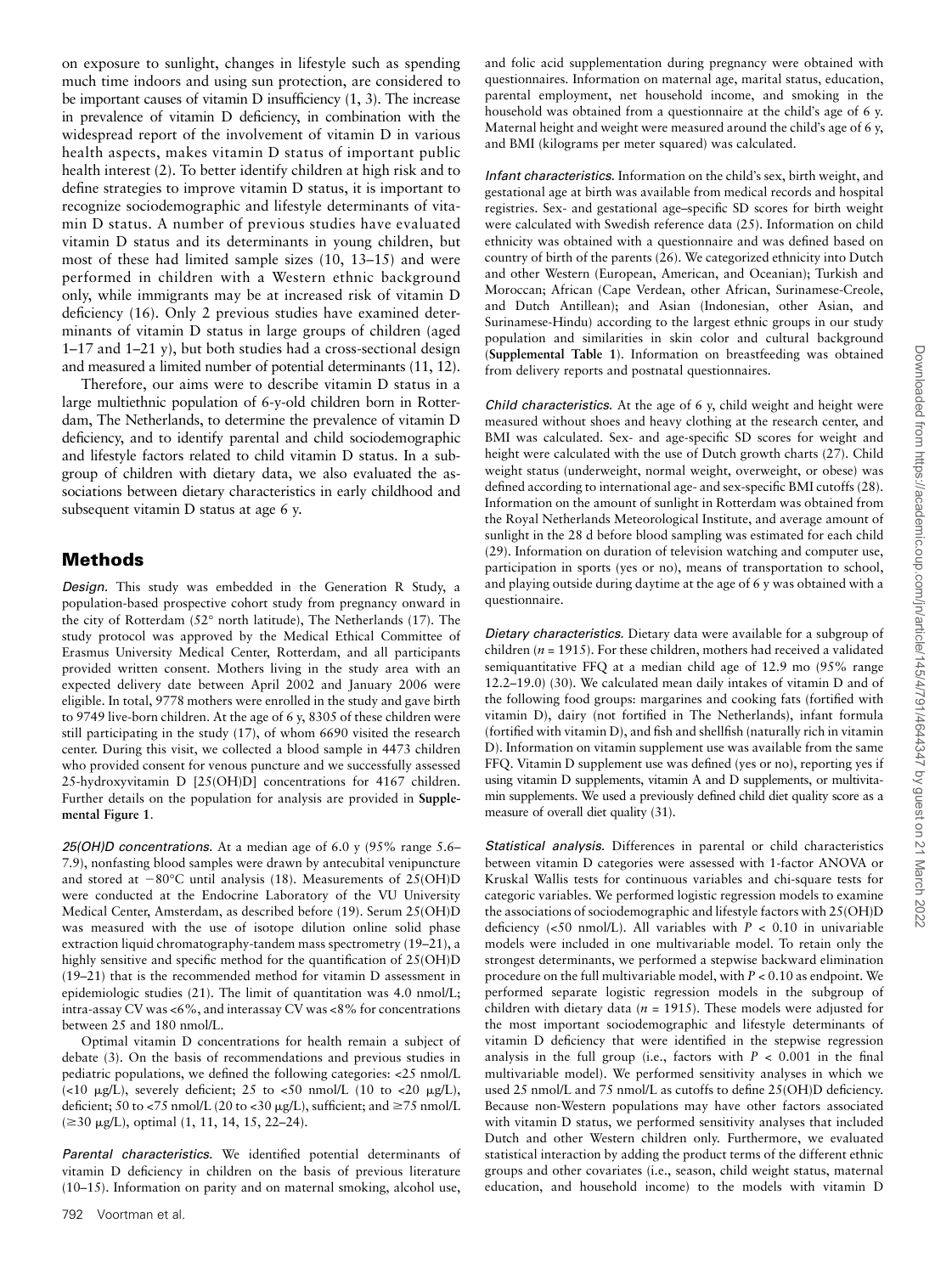deficiency as an outcome. Stratified analyses were conducted if the interaction term was significant  $(P < 0.05)$ .

To reduce potential bias associated with missing data, we performed multiple imputations of missing covariates based on the correlation between the variable with missing values and other subject characteristics (32). Data were imputed ( $n = 10$  imputations) according to the fully conditional specification method (predictive mean matching), assuming no monotone missing pattern. Analyses were performed in the original dataset and in the imputed datasets. Because we observed similar effect estimates, we only present the results based on imputed datasets. Statistical analyses were performed with SPSS version 21 for Windows.

### Results

Participant characteristics and 25(OH)D status. Serum 25(OH)D concentrations ranged from 4 to 211 nmol/L, with a median of 64 nmol/L (Table 1). Of all children, 6.2% were severely vitamin D–deficient [25(OH)D <25 nmol/L], 23.6% were vitamin D–deficient [25(OH)D 25 to <50 nmol/L], 36.5% had sufficient concentrations [25(OH)D 50 to <75 nmol/L], and

**TABLE 1** Characteristics of the children and their parents<sup>1</sup>

|                                                        | n    | Values              |
|--------------------------------------------------------|------|---------------------|
| Child characteristics                                  |      |                     |
| Age, y                                                 | 4167 | $6.0$ $(5.7 - 8.0)$ |
| Male                                                   | 4167 | 51.5                |
| Ethnicity                                              | 4011 |                     |
| Dutch and other Western                                |      | 69.0                |
| Moroccan and Turkish                                   |      | 13.4                |
| African                                                |      | 11.4                |
| Asian                                                  |      | 6.3                 |
| Weight, kg                                             | 4159 | 22.6 (17.6-34.6)    |
| Height, cm                                             | 4159 | $119.8 \pm 6.0$     |
| Participation in sports                                | 3526 | 45.6                |
| TV watching $\geq 2h/d$                                | 3257 | 19.5                |
| Computer use ≥1h/d                                     | 3249 | 7.3                 |
| Amount of sunlight in the month before blood draw, h/d | 4167 | $5.0(1.3 - 9.5)$    |
| Season of blood sampling                               | 4167 |                     |
| Winter                                                 |      | 21.5                |
| Spring                                                 |      | 28.3                |
| Summer                                                 |      | 25.4                |
| Fall                                                   |      | 24.7                |
| 25(OH)D concentration, nmol/L                          | 4167 | 64 (18-131)         |
| 25(OH)D status                                         | 4167 |                     |
| Severely deficient (<25 nmol/L)                        |      | 6.2                 |
| Deficient (25 to <50 nmol/L)                           |      | 23.6                |
| Sufficient (50 to <75 nmol/L)                          |      | 36.5                |
| Optimal (≥75 nmol/L)                                   |      | 33.7                |
| Parental characteristics                               |      |                     |
| Maternal age, y                                        | 4090 | $37.3 \pm 4.9$      |
| Maternal educational level                             | 3550 |                     |
| Primary                                                |      | 4.0                 |
| Secondary                                              |      | 38.7                |
| Higher                                                 |      | 57.3                |
| Household income                                       | 3370 |                     |
| $<$ 2000 euros/mo                                      |      | 24.0                |
| 2000-3200 euros/mo                                     |      | 25.0                |
| $>$ 3200 euros/mo                                      |      | 51.1                |

<sup>1</sup> Values are percentages for categorical variables, means  $\pm$  SDs for continuous variables with a normal distribution, or medians (95% ranges) for continuous variables with a skewed distribution. 25(OH)D, 25-hydroxyvitamin D.

only 33.7% had optimal concentrations  $[25(OH)D \ge 75$  nmol/L]. The prevalence of vitamin D deficiency [25(OH)D <50 nmol/L] was highest in winter (51.3%) and lowest in summer (10.3%) (**Figure** 1A). Vitamin D deficiency was also highly prevalent in non-Western children: 54.5% of Turkish and Moroccan, 55.5% of African, and 51.9% of Asian children were vitamin D–deficient, compared with only 17.6% of the Dutch and other Western children (Figure 1B). The amount of sunlight in the month before the blood draw was higher in those with sufficient or optimal vitamin D status than in those with deficiency (Supplemental Table 2). Nonresponse analyses showed that children who visited the research center without available blood samples  $(n = 2523)$  were more often girls, slightly younger, and shorter, had a lower weight, and more often had mothers with a lower educational background or lower household income compared with children with available blood samples (results not shown), although these differences were very small.

Sociodemographic and lifestyle determinants of vitamin D deficiency. In the full multivariable model after the backward elimination procedure, several child and parental sociodemographic and lifestyle factors were associated with vitamin D deficiency (<50 nmol/L) in children (Table 2). Risk of vitamin D deficiency was higher in winter and spring [(OR: 3.38; 95% CI: 2.31, 4.93) and (OR: 4.50; 95% CI: 3.42, 5.94), respectively, compared with summer] and in children with a non-Western ethnicity [ORs (95% CIs) ranged from 3.07 (2.23, 4.23) for Turkish and Moroccan children to 4.00 (2.85, 5.62) for Asian children compared with children with a Dutch or other Western background]. Also, children's higher age, lower birth weight, current underweight, more television watching, playing less outside, and biking less to school were associated with higher risk of vitamin D deficiency. In contrast, child sex, height, participation in sports, or breastfeeding history were not associated with vitamin D deficiency.

Furthermore, the risk of vitamin D deficiency was higher in children of mothers who were younger, multiparous, had a higher BMI, did not use folic acid supplements during pregnancy, or had a lower household income. Maternal education, marital status, and smoking or alcohol use during pregnancy were not associated with child vitamin D deficiency.

Multivariable models with continuous 25(OH)D concentrations or with different cutoffs to define vitamin D deficiency as an outcome revealed similar determinants (data not shown). We observed no significant interactions between ethnicity and season, child weight status, maternal education, or household income on vitamin D deficiency. Results from the sensitivity analysis including Dutch and other Western children only were similar to those for the whole group (Supplemental Table 3).

Dietary characteristics and 25(OH)D status. The associations between dietary characteristics in early childhood and vitamin D deficiency (<50 nmol/L) at age 6 y ( $n = 1915$ ) are presented in Table 3. After adjustment for sociodemographic and lifestyle factors, the risk of vitamin D deficiency was lower in children with a higher diet quality score (OR: 0.87; 95% CI: 0.78, 0.97 per point increase in diet score) and in children with a high intake of margarines and cooking fats (OR: 0.72; 95% CI: 0.51, 1.00 for highest vs. lowest tertile). Intakes of dairy and cheese, fish and shellfish, infant formula, or vitamin D or vitamin D supplement use in early childhood were not associated with vitamin D status.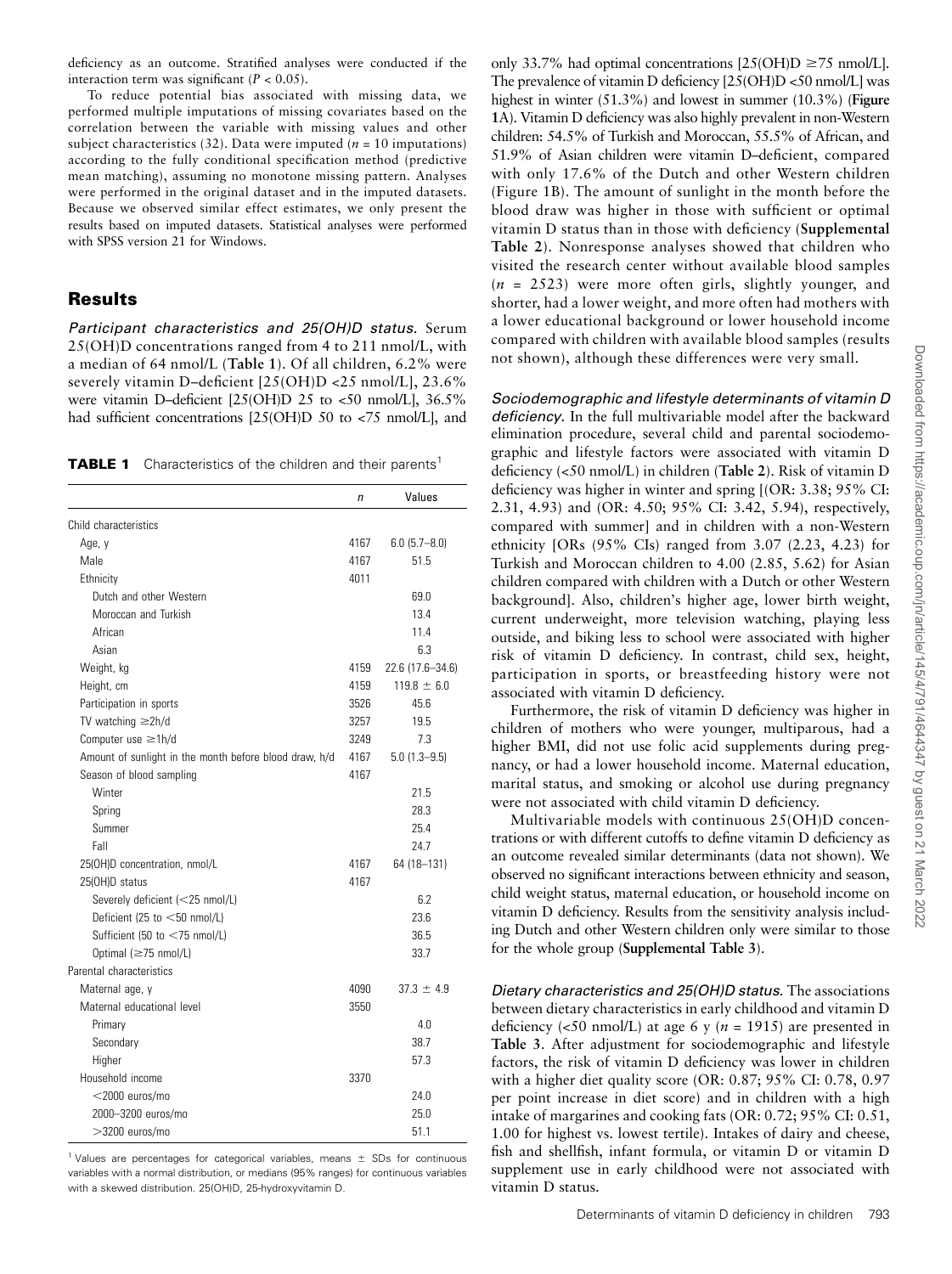

FIGURE 1 Serum 25-hydroxyvitamin D concentrations in different seasons (A) and in different ethnic groups (B) in children aged 6 y ( $n = 4167$ ).

## **Discussion**

In this large population-based cohort study, we observed a high prevalence of vitamin D deficiency in 6-y-old children, especially among non-Western children and in winter and spring. Other important determinants of vitamin D deficiency included a higher child age, more television watching, less playing outside, less biking to school, lower maternal age, lower household income, multiparity, and higher maternal BMI. To the best of our knowledge, this is the largest study that assessed vitamin D status and its determinants in children in The Netherlands, and among the first large studies worldwide (11, 12).

In our population, 30% of all children were vitamin D– deficient (<50 nmol/L) and 66% had suboptimal vitamin D concentrations (<75 nmol/L). This prevalence is comparable to those observed in previous studies. In a large ( $n = 6275$ ) survey among a multiethnic group of US children (aged 1–21 y), 70% had suboptimal 25(OH)D concentrations (<75 nmol/L) (11), and in a study in the United Kingdom ( $n = 1102$ ), 35% of the 4- to 8-y-old children were vitamin D–deficient (<50 nmol/L) (33). In contrast, 2 studies ( $n = 380$  and 781) in US toddlers up to the age of 3 y reported prevalences of vitamin D deficiency (<50 nmol/L) of only 12% and 15%, respectively (10, 14). This may be explained by the younger age of these children, because previous studies reported that younger children generally have higher vitamin D concentrations (14, 33, 34). Also, within our study population, we observed that older children had a higher risk of vitamin D deficiency. Potential explanations could be that older children less often receive vitamin D supplements or that they spend less time playing outdoors (33).

As expected, we observed large differences in vitamin D concentrations between children of different ethnicities (35–37). Previous small studies in The Netherlands also reported a higher prevalence of vitamin D deficiency in immigrant children (35), in children from asylum seekers (36), and in Turkish and Moroccan children (37) compared with native Dutch children. Similarly, a large survey in 10,015 children in Germany reported a higher prevalence of deficiency in 3- to 17-y-old immigrant children (76% <50 nmol/L) compared with nonimmigrant children (62%) (12). Differences in vitamin D concentrations between different ethnicities might be explained by higher amounts of skin pigmentation, which limits cutaneous vitamin D synthesis (3), or by other genetic differences (38). Also, cultural aspects, such as wearing concealing clothes or spending less time outside, either by the mothers during pregnancy or by the children themselves, might explain these differences (39). In line with

this, season was another important determinant of vitamin D status in our population. Previous studies also reported lower vitamin D concentrations in winter than in summer (14, 33, 40), and similarly, in subjects living at higher latitudes within Europe than in those living at lower latitudes (33, 40).

Important modifiable factors associated with vitamin D status are time spent outside and sedentary behavior. In our study, higher vitamin D concentrations were observed in children who played outside more often, watched less television, and spent more time biking to school. Other studies in children observed similar associations with outdoor exercise (15, 33) and television watching or computer use (11, 33).

Unfortunately we had no data available on vitamin D intake at the age of 6 y. Nevertheless, we examined whether dietary characteristics in early childhood were related to vitamin D status at the age of 6 y, showing that vitamin D intake and vitamin D supplement use were not associated with vitamin D status. Previous studies reported either no association (12, 13, 15, 40, 41) or positive associations (11, 40, 42) between dietary intake and blood concentrations of vitamin D in children. Dietary intake of vitamin D is known to have a smaller contribution to vitamin D status than cutaneous production in response to sun exposure (3). In our study, the time gap between dietary measurement and vitamin D status measurement might also explain why we did not observe an association. However, a higher overall diet quality and higher intake of margarines and cooking fats in early childhood were associated with a lower risk of vitamin D deficiency. There is evidence that dietary habits track from early to later childhood (43), and one might speculate that overall diet quality may better track into later childhood (44) than vitamin D intake specifically. In The Netherlands, dairy products usually are not fortified with vitamin D; hence, other foods, such as fish, meat, margarines, cooking fats, and infant formula, might be more important sources of vitamin D for children. This may explain the lower risk of vitamin D deficiency in relation to the intake of margarines and cooking fats in our study. Some previous studies reported that children who received infant formula had higher vitamin D concentrations than children who were breastfed (10, 14). However, in our study, neither formula intake at the age of 13 mo nor history of breastfeeding was associated with vitamin D status at the age of 6 y, which might be explained by the emphasis on vitamin D supplementation for infants in The Netherlands (45).

In line with most previous studies in children (10, 13, 15, 35), we did not observe differences in vitamin D status between boys and girls. In our population, child anthropometric factors were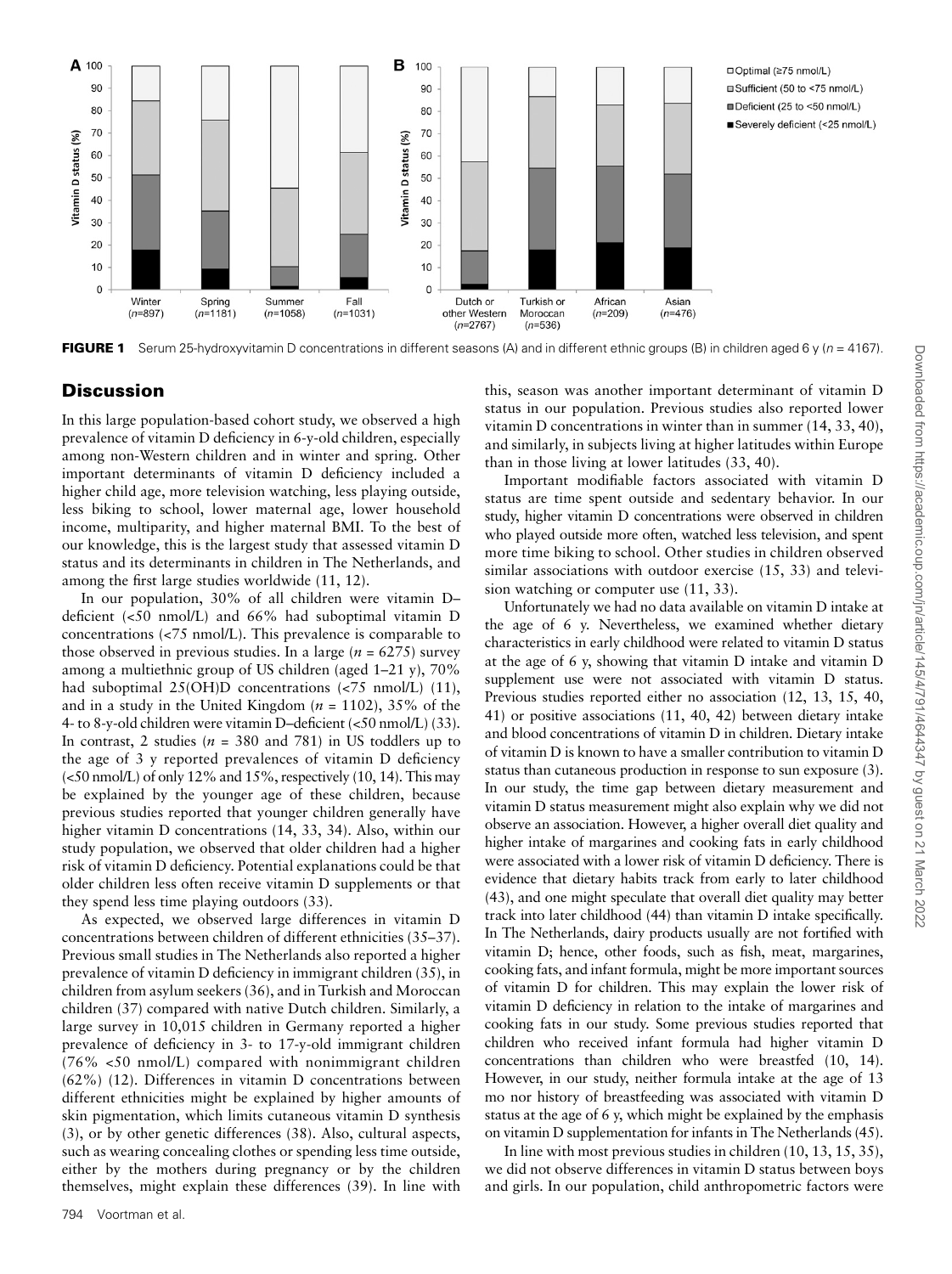|  | <b>TABLE 2</b> Associations between sociodemographic and lifestyle factors and vitamin D deficiency in children aged 6 $y1$ |  |  |  |
|--|-----------------------------------------------------------------------------------------------------------------------------|--|--|--|
|  |                                                                                                                             |  |  |  |

|                                                         | Multivariable model <sup>2</sup> |                  | Multivariable model after stepwise<br>backward selection <sup>3</sup> |                  |  |
|---------------------------------------------------------|----------------------------------|------------------|-----------------------------------------------------------------------|------------------|--|
|                                                         | OR (95% CI)                      | $\boldsymbol{P}$ | OR (95% CI)                                                           | $\boldsymbol{P}$ |  |
| Child characteristics                                   |                                  |                  |                                                                       |                  |  |
| Age (y)                                                 | 1.41 (1.21, 1.64)                | < 0.001          | 1.39(1.20, 1.62)                                                      | < 0.001          |  |
| Sex <sup>4</sup>                                        |                                  |                  |                                                                       |                  |  |
| Ethnicity (%)                                           |                                  |                  |                                                                       |                  |  |
| Dutch and other Western                                 | Reference                        |                  | Reference                                                             |                  |  |
| Turkish and Moroccan                                    | 2.90(2.10, 4.01)                 | < 0.001          | 3.07 (2.23, 4.23)                                                     | < 0.001          |  |
| African                                                 | $3.74$ (2.79, 5.01)              | < 0.001          | 3.88 (2.86, 5.27)                                                     | < 0.001          |  |
| Asian                                                   | 3.93 (2.75, 5.61)                | < 0.001          | 4.00 (2.85, 5.62)                                                     | < 0.001          |  |
| Birth weight (z score)                                  | 0.90(0.82, 0.98)                 | 0.02             | $0.91$ $(0.84, 1.00)$                                                 | 0.04             |  |
| Breastfed <sup>4</sup>                                  |                                  |                  |                                                                       |                  |  |
| Never                                                   |                                  |                  |                                                                       |                  |  |
| Partial $\geq$ 4 mo                                     |                                  |                  |                                                                       |                  |  |
| Exclusive $\geq$ 4 mo                                   | Reference                        |                  | Reference                                                             |                  |  |
| Amount of sunlight in the month before blood draw (h/d) | 0.75(0.71, 0.79)                 | < 0.001          | 0.75(0.71, 0.79)                                                      | < 0.001          |  |
| Season of blood sampling                                |                                  |                  |                                                                       |                  |  |
| Winter                                                  | 3.42 (2.34, 5.02)                | < 0.001          | 3.38 (2.31, 4.93)                                                     | < 0.001          |  |
| Spring                                                  | 4.53 (3.42, 5.99)                | < 0.001          | 4.50 (3.42, 5.94)                                                     | < 0.001          |  |
| Summer                                                  | Reference                        |                  | Reference                                                             |                  |  |
| Fall                                                    | 1.49 (1.08, 2.06)                | 0.02             | 1.47 (1.07, 2.03)                                                     | 0.02             |  |
| Height (z score)                                        | $1.07$ (0.98, 1.16)              | 0.15             |                                                                       |                  |  |
| Weight status                                           |                                  |                  |                                                                       |                  |  |
| Underweight                                             | 2.26 (1.55, 3.28)                | < 0.001          | 2.20 (1.51, 3.21)                                                     | < 0.001          |  |
| Normal weight                                           | Reference                        |                  | Reference                                                             |                  |  |
| Overweight                                              | 1.00 (0.78, 1.29)                | 0.99             | $1.03$ (0.80, 1.31)                                                   | 0.84             |  |
| Obese                                                   | 1.37(0.90, 2.10)                 | 0.14             | 1.45(0.97, 2.18)                                                      | 0.07             |  |
| Participation in sports                                 |                                  |                  |                                                                       |                  |  |
| No                                                      | Reference                        |                  | Reference                                                             |                  |  |
| Yes                                                     | $0.83$ (0.67, 1.02)              | 0.07             |                                                                       |                  |  |
| Television watching                                     |                                  |                  |                                                                       |                  |  |
| $<$ 2 h/d                                               | Reference                        |                  | Reference                                                             |                  |  |
| $\geq$ 2 h/d                                            |                                  |                  |                                                                       |                  |  |
|                                                         | 1.29 (1.04, 1.60)                | 0.02             | 1.32 (1.06, 1.64)                                                     | 0.01             |  |
| Computer use<br>$<$ 1 h/d                               |                                  |                  | Reference                                                             |                  |  |
| $\geq$ 1 h/d                                            | Reference                        |                  |                                                                       |                  |  |
|                                                         | 1.13 (0.84, 1.53)                | 0.41             |                                                                       |                  |  |
| Playing outside during daytime                          |                                  |                  |                                                                       |                  |  |
| $<$ 1 h/d                                               | Reference                        |                  | Reference                                                             |                  |  |
| $\geq$ 1 h/d                                            | $0.70$ (0.56, 0.88)              | 0.01             | $0.71$ (0.57, 0.89)                                                   | 0.01             |  |
| Walking to school                                       |                                  |                  |                                                                       |                  |  |
| $<$ 10 min/d                                            | Reference                        |                  | Reference                                                             |                  |  |
| $\geq$ 10 min/d                                         | 0.99(0.80, 1.22)                 | 0.91             |                                                                       |                  |  |
| Biking to school                                        |                                  |                  |                                                                       |                  |  |
| $<$ 10 min/d                                            | Reference                        |                  | Reference                                                             |                  |  |
| $\geq$ 10 min/d                                         | 0.65(0.48, 0.86)                 | 0.01             | 0.65(0.49, 0.86)                                                      | 0.01             |  |
| Parental characteristics                                |                                  |                  |                                                                       |                  |  |
| Maternal folic acid use during pregnancy                |                                  |                  |                                                                       |                  |  |
| Never                                                   | Reference                        |                  | Reference                                                             |                  |  |
| Start in first 10 wk                                    | 0.79(0.59, 1.06)                 | 0.11             | $0.77$ (0.58, 1.04)                                                   | 0.09             |  |
| Start periconceptional                                  | 0.57(0.43, 0.74)                 | < 0.001          | 0.55(0.41, 0.73)                                                      | < 0.001          |  |
| Maternal smoking during pregnancy                       |                                  |                  |                                                                       |                  |  |
| Never                                                   | Reference                        |                  | Reference                                                             |                  |  |
| In first trimester                                      | $1.01$ (0.71, 1.45)              | 0.94             |                                                                       |                  |  |
| Continued                                               | 1.04(0.77, 1.40)                 | 0.79             |                                                                       |                  |  |
| Maternal alcohol consumption during pregnancy           |                                  |                  |                                                                       |                  |  |
| Never                                                   | Reference                        |                  | Reference                                                             |                  |  |
| In first trimester                                      | $1.03$ (0.69, 1.53)              | 0.90             |                                                                       |                  |  |
| Continued                                               | 0.94(0.74, 1.20)                 | 0.62             |                                                                       |                  |  |

(Continued)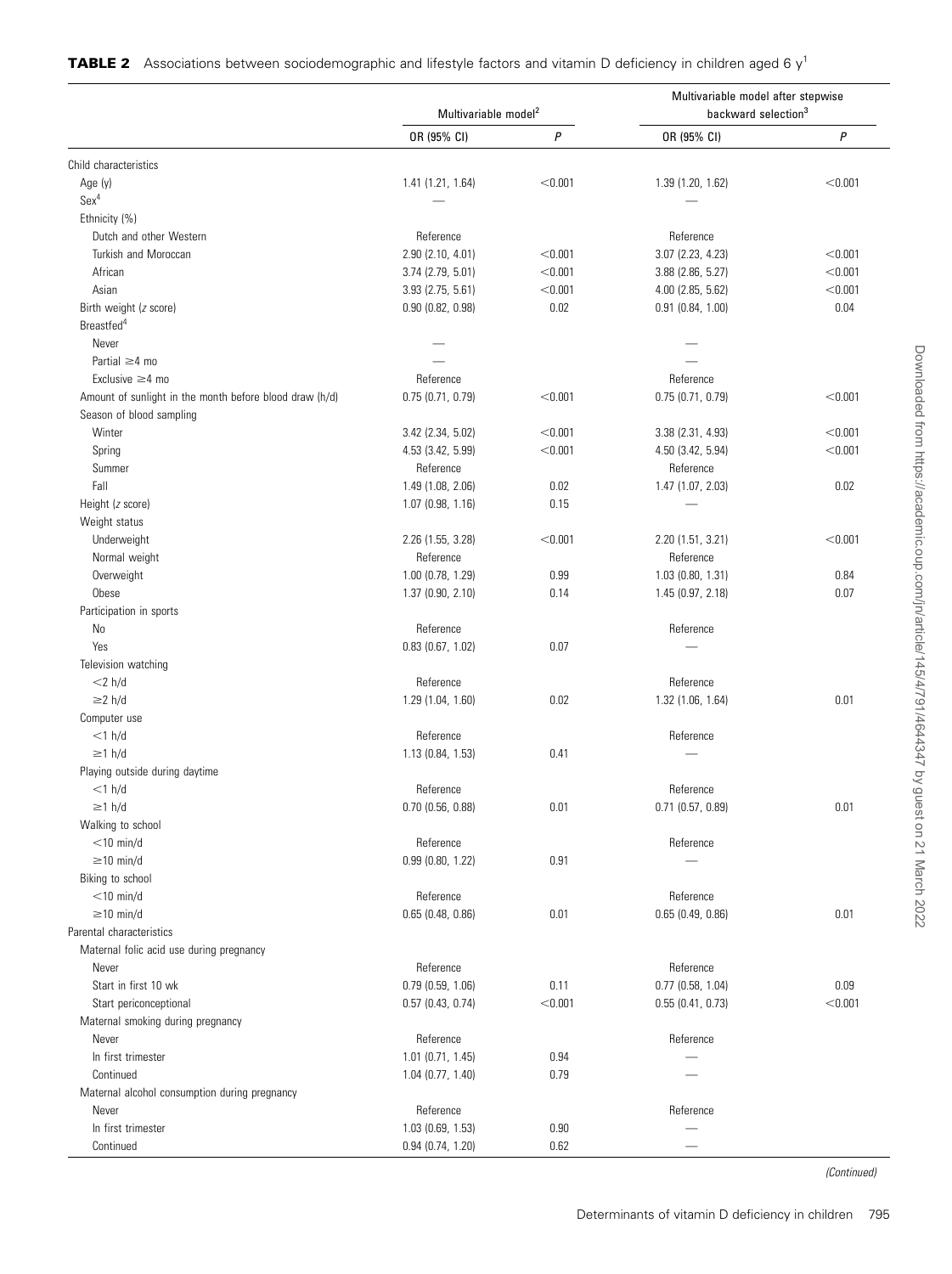#### TABLE 2 Continued

|                                   | Multivariable model <sup>2</sup> |         | Multivariable model after stepwise<br>backward selection <sup>3</sup> |         |
|-----------------------------------|----------------------------------|---------|-----------------------------------------------------------------------|---------|
|                                   | OR (95% CI)                      | P       | OR (95% CI)                                                           | P       |
| Parity (at enrollment)            |                                  |         |                                                                       |         |
| Nulliparous                       | Reference                        |         | Reference                                                             |         |
| Multiparous                       | 1.33 (1.09, 1.62)                | 0.01    | 1.33(1.10, 1.61)                                                      | 0.01    |
| Maternal age (y)                  | 0.95(0.93, 0.97)                 | < 0.001 | 0.95(0.93, 0.97)                                                      | < 0.001 |
| Maternal BMI (kg/m <sup>2</sup> ) | 1.03(1.01, 1.05)                 | 0.01    | 1.03(1.01, 1.05)                                                      | 0.01    |
| Maternal educational level        |                                  |         |                                                                       |         |
| Primary                           | 1.35 (0.82, 2.21)                | 0.23    |                                                                       |         |
| Secondary                         | 0.97(0.77, 1.21)                 | 0.76    |                                                                       |         |
| Higher                            | Reference                        |         | Reference                                                             |         |
| Household income                  |                                  |         |                                                                       |         |
| $<$ 2000 euros/mo                 | 1.46 (1.04, 2.05)                | 0.03    | 1.74 (1.34, 2.27)                                                     | < 0.001 |
| 2000-3200 euros/mo                | $1.06$ $(0.83, 1.37)$            | 0.63    | $1.11$ (0.86, 1.44)                                                   | 0.40    |
| $>3200$ euros/mo                  | Reference                        |         | Reference                                                             |         |
| Marital status                    |                                  |         |                                                                       |         |
| Married/living together           | Reference                        |         | Reference                                                             |         |
| No partner/not living together    | 1.14(0.87, 1.50)                 | 0.34    |                                                                       |         |
| Maternal employment status        |                                  |         |                                                                       |         |
| Paid job                          | Reference                        |         | Reference                                                             |         |
| No paid job                       | $1.09$ $(0.87, 1.36)$            | 0.44    |                                                                       |         |
| Paternal employment status        |                                  |         |                                                                       |         |
| Paid job                          | Reference                        |         | Reference                                                             |         |
| No paid job                       | 1.20(0.76, 1.89)                 | 0.42    |                                                                       |         |
| Passive smoking in household      |                                  |         |                                                                       |         |
| <b>No</b>                         | Reference                        |         |                                                                       |         |
| Yes                               | 1.02 (0.79, 1.32)                | 0.89    |                                                                       |         |
| Adjusted R square <sup>5</sup>    | 0.43                             |         | 0.42                                                                  |         |

 $1 n = 4167$ . 25(OH)D, 25-hydroxyvitamin D.

<sup>2</sup> Values are from a logistic regression analysis that included all variables for which an effect estimate is presented in the table, and reflect the risk of vitamin D deficiency [25(OH)D ,50 nmol/L] per unit increase (continuous variables) or as compared with the reference group (categorical variables).

 $3$  Values are from a logistic regression analysis with stepwise backward selection with  $P < 0.10$  as the endpoint.

 $4 P > 0.10$  in univariable analyses and therefore not included in the multivariable model.

 $5$  Nagelkerke pseudo  $R$  square.

not strongly related to vitamin D status. Children with underweight had a higher risk of vitamin D deficiency than normalweight children, whereas there were no significant differences for overweight or obese children. This is in contrast to previous studies that reported higher prevalences of vitamin D deficiency in obese children (11, 15, 33). The fact that we did not observe associations with obesity may be explained by the young age of our population or because the association observed in other studies may be explained by other sociodemographic and lifestyle variables for which we adjusted in our analyses.

Several parental sociodemographic and lifestyle factors were associated with child vitamin D deficiency. In line with a few previous studies, a higher risk of vitamin D deficiency was associated with a lower socioeconomic status and less healthconscious behaviors (12, 14).

The Dutch Health Council recommends vitamin D supplementation for all children younger than 4 y of age  $(5 \mu g/d \text{ until})$ 2008 and 10  $\mu$ g/d thereafter) (46). In older children, vitamin D supplementation is only recommended for those with dark skin or limited sunlight exposure. This recommendation is supported by our results. However, it might be argued that all children above age 4 y could benefit from vitamin D supplementation, given the high prevalence of vitamin D deficiency observed in our study and previous studies. Indeed, the American Academy of Pediatrics recommends a dietary vitamin D intake of 400 IU/d (10 mg/d) for all children and adolescents, and

796 Voortman et al.

vitamin D supplementation up to the same amount in those who do not achieve this dietary intake (23). Health-care providers should be aware of the high prevalence of vitamin D

**TABLE 3** Associations between dietary characteristics in early childhood and vitamin D deficiency in children aged 6  $y<sup>1</sup>$ 

|                                                               | OR (95% CI)           | P    |
|---------------------------------------------------------------|-----------------------|------|
| Diet score                                                    | $0.87$ (0.78, 0.97)   | 0.01 |
| Dairy and cheese intake (highest vs. lowest tertile)          | 0.89(0.64, 1.22)      | 0.46 |
| Fish and shellfish intake (highest vs. lowest tertile)        | 1.02 (0.74, 1.40)     | 0.92 |
| Margarine and cooking fat intake (highest vs. lowest tertile) | $0.72$ $(0.51, 1.00)$ | 0.05 |
| Infant formula intake (highest vs. lowest tertile) $2$        |                       |      |
| Adequate intake of vitamin $D$ ( $\geq$ 10 $\mu$ g/d)         |                       |      |
| No                                                            | Reference             |      |
| Yes                                                           | $0.81$ $(0.59, 1.12)$ | 0.20 |
| Vitamin D supplementation                                     |                       |      |
| No                                                            | Reference             |      |
| Yes                                                           | 1.08 (0.83, 1.40)     | 0.58 |

 $1 n = 1915$ . Values are from multivariable logistic regression analyses and reflect the risk of vitamin D deficiency  $[25(OH)D < 50$  nmol/L] per unit increase (continuous variables) or as compared with the reference group (categorical variables). Models are adjusted for the child's sex, total energy intake, age at dietary assessment, age at vitamin D measurement, sunlight in the month before blood draw, season, ethnicity, weight status, and maternal age. Dietary factors are included in separate logistic regression models. 25(OH)D, 25-hydroxyvitamin D.

 $2 P > 0.10$  in univariable analyses and therefore not included in the multivariable model.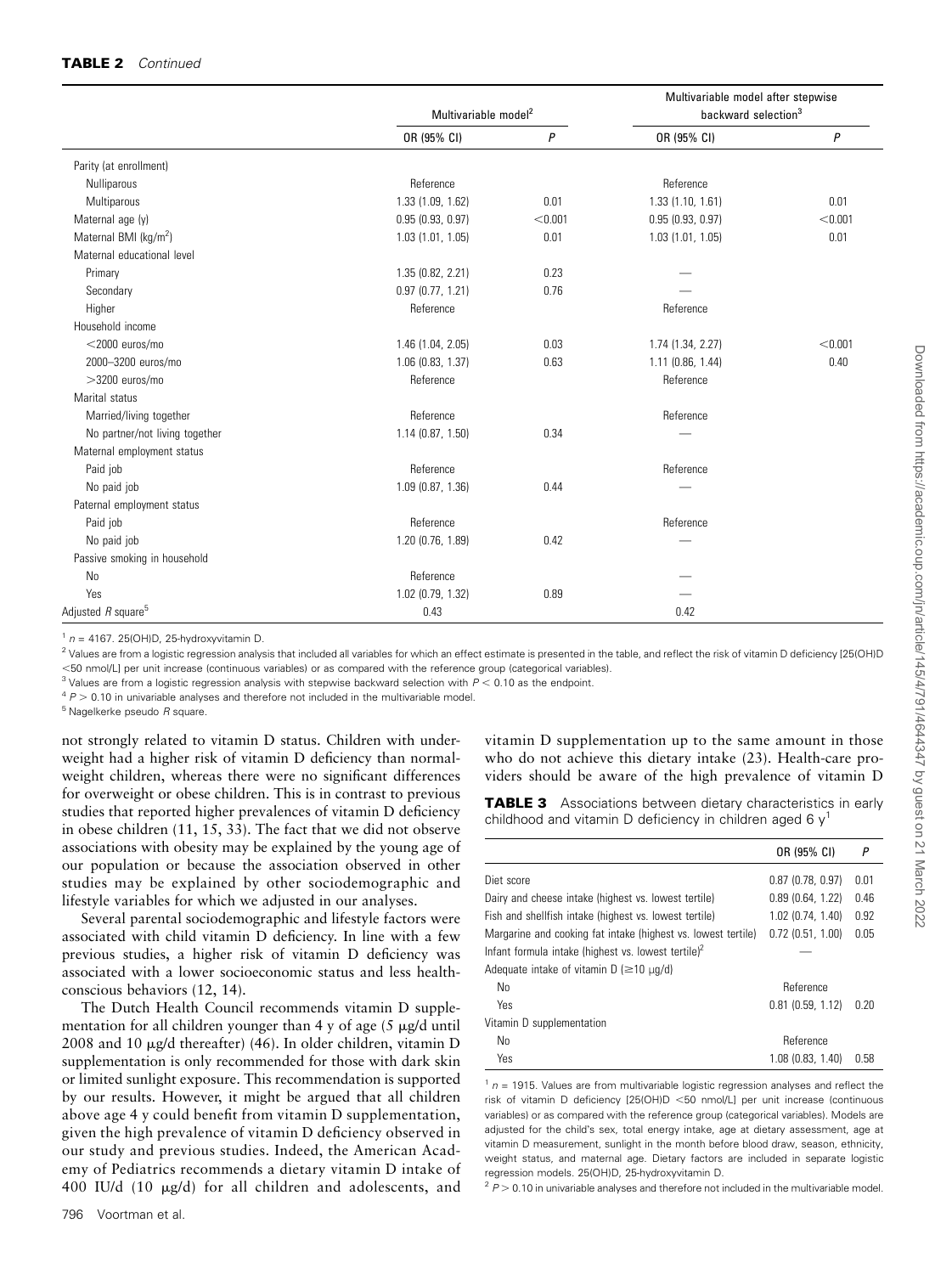A strength of our study is that we measured vitamin D status in a large and ethnically diverse sample of 4167 children, with a highly sensitive and accurate method (19). We assessed circulating serum 25(OH)D concentrations, the best and most widely used indicator of vitamin D status (3, 21). A limitation of our study is the loss to follow-up for blood sampling, which was mainly due to nonconsent for venipuncture. Nonresponse analysis showed that younger children, girls, and children from mothers with a lower educational level or lower household income were more likely to have no available blood samples. Although the differences were small, they might have affected the prevalence of vitamin D deficiency in our population. For example, we observed a higher prevalence of vitamin D deficiency in older children and in children from households with a lower income. The selective loss to follow-up could therefore have resulted in an overestimation (age) or underestimation (income) of vitamin D deficiency prevalence in our sample.

An important strength of this study is its population-based cohort design from early life onward, with detailed measurements of many sociodemographic and lifestyle determinants, which were not always considered in previous studies. Unfortunately, information on some potential determinants, including amount of physical activity and time spent outside, was limited. However, we did have information on participation in sports, television watching, and playing outside as indicators for these determinants. We also lacked information on sun exposure habits (i.e., clothing, and sunscreen use) and on skin pigmentation. We used the birth countries of the parents to define and categorize ethnicity. Dietary data were available at the age of  $\sim$ 13 mo. Possibly, the associations between dietary vitamin D intake and vitamin D status would have been stronger if we had had dietary data at the time of the vitamin D assessment. Nevertheless, it is well known that dietary vitamin D intake is a much weaker predictor of vitamin D status than sun exposure (3).

In conclusion, in this large population-based cohort of 6-yold children, vitamin D deficiency is highly prevalent, especially among non-Western children and in winter and spring. In addition to ethnicity and season, we identified other important modifiable (i.e., maternal BMI and folic acid use during pregnancy, and child television watching, playing outside, and biking to school) and nonmodifiable (i.e., maternal age, parity, and household income, and child age) factors associated with vitamin D status among children. Supplementation or lifestyle changes are important to prevent vitamin D deficiency in children. Future studies are needed to determine whether vitamin D deficiency during childhood may affect later health.

### Acknowledgments

TV, EHvdH, and OHF designed the research project; AH, VWVJ, and OHF were involved in the design and planning of the Generation R Study and data collection; ACH was involved in the vitamin D measurements; TV and EHvdH conducted the analyses; ACH, VWVJ, and OHF provided comments on the analyses and interpretation of results; TV and EHvdH wrote the paper; and TV, EHvdH, and OHF had primary responsibility for the final content. All authors read and approved the final manuscript.

# References

- 1. Braegger C, Campoy C, Colomb V, Decsi T, Domellof M, Fewtrell M, Hojsak I, Mihatsch W, Molgaard C, Shamir R. Vitamin D in the healthy European paediatric population. J Pediatr Gastroenterol Nutr 2013;56: 692–701.
- 2. Hilger J, Friedel A, Herr R, Rausch T, Roos F, Wahl DA, Pierroz DD, Weber P, Hoffmann K. A systematic review of vitamin D status in populations worldwide. Br J Nutr 2014;111:23–45.
- 3. Holick MF. Medical progress: Vitamin D deficiency. N Engl J Med 2007;357:266–81.
- 4. Bouvard B, Annweiler C, Salle A, Beauchet O, Chappard D, Audran M, Legrand E. Extraskeletal effects of vitamin D: facts, uncertainties, and controversies. Joint Bone Spine 2011;78:10–6.
- 5. Thacher TD, Clarke BL. Vitamin D insufficiency. Mayo Clin Proc 2011;86:50–60.
- 6. Chowdhury R, Kunutsor S, Vitezova A, Oliver-Williams C, Chowdhury S, Kiefte-de-Jong JC, Khan H, Baena CP, Prabhakaran D, Hoshen MB, et al. Vitamin D and risk of cause specific death: systematic review and meta-analysis of observational cohort and randomised intervention studies. BMJ 2014;348:g1903.
- 7. Theodoratou E, Tzoulaki I, Zgaga L, Ioannidis JP. Vitamin D and multiple health outcomes: umbrella review of systematic reviews and meta-analyses of observational studies and randomised trials. BMJ 2014;348:g2035.
- 8. Nurmatov U, Devereux G, Sheikh A. Nutrients and foods for the primary prevention of asthma and allergy: systematic review and metaanalysis. J Allergy Clin Immunol 2011;127(3):724–33 e1–30.
- 9. Bozzetto S, Carraro S, Giordano G, Boner A, Baraldi E. Asthma, allergy and respiratory infections: the vitamin D hypothesis. Allergy 2012; 67:10–7.
- 10. Gordon CM, Feldman HA, Sinclair L, Williams AL, Kleinman PK, Perez-Rossello J, Cox JE. Prevalence of vitamin D deficiency among healthy infants and toddlers. Arch Pediatr Adolesc Med 2008;162:505–12.
- 11. Kumar J, Muntner P, Kaskel FJ, Hailpern SM, Melamed ML. Prevalence and associations of 25-hydroxyvitamin D deficiency in US children: NHANES 2001–2004. Pediatrics 2009;124:e362–70.
- 12. Hintzpeter B, Scheidt-Nave C, Müller MJ, Schenk L, Mensink GBM. Higher prevalence of vitamin D deficiency is associated with immigrant background among children and adolescents in Germany. J Nutr 2008;138:1482–90.
- 13. Cole CR, Grant FK, Tangpricha V, Swaby-Ellis ED, Smith JL, Jacques A, Chen H, Schleicher RL, Ziegler TR. 25-hydroxyvitamin D status of healthy, low-income, minority children in Atlanta, Georgia. Pediatrics 2010;125:633–9.
- 14. Carpenter TO, Herreros F, Zhang JH, Ellis BK, Simpson C, Torrealba-Fox E, Kim GJ, Savoye M, Held NA, Cole DE. Demographic, dietary, and biochemical determinants of vitamin D status in inner-city children. Am J Clin Nutr 2012;95:137–46.
- 15. Sioen I, Mouratidou T, Kaufman JM, Bammann K, Michels N, Pigeot I, Vanaelst B, Vyncke K, De Henauw S, IDEFICS consortium. Determinants of vitamin D status in young children: results from the Belgian arm of the IDEFICS Study. Public Health Nutr 2012;15:1093–9.
- 16. van der Meer IM, Middelkoop BJ, Boeke AJ, Lips P. Prevalence of vitamin D deficiency among Turkish, Moroccan, Indian and sub-Sahara African populations in Europe and their countries of origin: an overview. Osteoporos Int 2011;22:1009–21.
- 17. Jaddoe VW, van Duijn CM, Franco OH, van der Heijden AJ, van Iizendoorn MH, de Jongste JC, van der Lugt A, Mackenbach JP, Moll HA, Raat H, et al. The Generation R Study: design and cohort update 2012. Eur J Epidemiol 2012;27:739–56.
- 18. Jaddoe VW, Bakker R, van Duijn CM, van der Heijden AJ, Lindemans J, Mackenbach JP, Moll HA, Steegers EA, Tiemeier H, Uitterlinden AG, et al. The Generation R Study Biobank: a resource for epidemiological studies in children and their parents. Eur J Epidemiol 2007;22:917–23.
- 19. Heijboer AC, Blankenstein MA, Kema IP, Buijs MM. Accuracy of 6 routine 25-hydroxyvitamin D assays: influence of vitamin D binding protein concentration. Clin Chem 2012;58:543–8.
- 20. Carter GD. 25-hydroxyvitamin D: a difficult analyte. Clin Chem 2012;58:486–8.
- 21. Vogeser M. Quantification of circulating 25-hydroxyvitamin D by liquid chromatography-tandem mass spectrometry. J Steroid Biochem Mol Biol 2010;121:565–73.